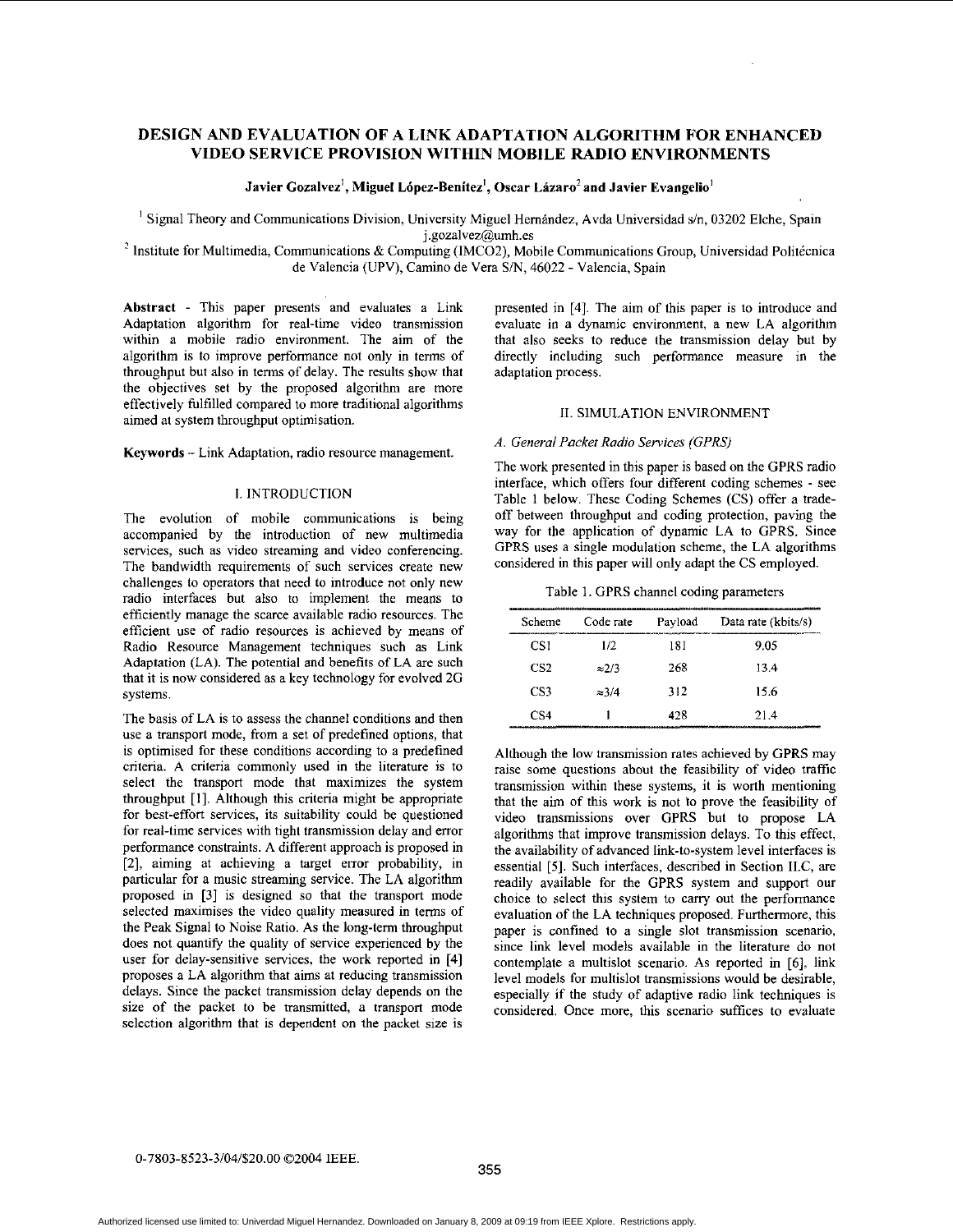performance improvements between traditional LA algorithms and the proposed technique.

### *B. Simulation tool and system modelling*

In order to ensure high accuracy and to account for sudden channel quality variations, an event-driven simulator working at the burst level has been implemented. The simulator models a sectorised macrocellular network and concentrates on the downlink performance. Users are assigned channels in a first-come-first-served basis and the channel is kept until all its data has been correctly transmitted. A single slot allocation strategy has heen implemented by means of a random allocation scheme. Although mobility has been implemented, handover between sectors has not heen considered. The main simulation parameters employed are summarised in Table **2.**  A full description of the simulation tool can he found in **[7].** 

Table **2.** Simulation parameters

| Parameter                              | Value                                                                                                  |
|----------------------------------------|--------------------------------------------------------------------------------------------------------|
| Cluster size                           | 4                                                                                                      |
| Cell radius                            | 1km                                                                                                    |
| Sectorisation                          | 120°                                                                                                   |
| Modelled interference                  | $Ist$ and $2nd$ co-channel tiers                                                                       |
| N° of modelled cells (wrap-<br>around) | 25                                                                                                     |
| Slots per sector                       | 16                                                                                                     |
| Users per sector                       | 12                                                                                                     |
| Traffic type                           | H.263 video: 6 users/sector<br>WWW: 3 users/sector<br>Email: 3 users/sector                            |
| Pathloss model                         | Okumura-Hata                                                                                           |
| Shadowing                              | Log-normal distribution<br>6dB standard deviation and a<br>20m decorrelation distance                  |
| Vehicular speed                        | 50km/h                                                                                                 |
| ARO protocol                           | Only for WWW and email<br>users. Assumed: perfect<br>feedback of ARQ report and<br>no RLC block losses |
| ARO window size                        | 64 RLC blocks                                                                                          |
| ARQ report polling period              | 16 RLC blocks                                                                                          |

### *C. Link-to-System level interfaces*

ln order to reduce the complexity of system level simulations, the effects at the physical layer are generally included by means of Look-Up Tables (LUTs). Following the indications provided in *[5],* a set of advanced link-tosystem level interfaces working at the burst level have been considered. **As** illustrated in Figure 1, this interface is composed of two LUTs. The interface requires as input from the system level the mean CLR experienced in a given burst. LUT-1 extracts the burst link quality, represented by means of the Bit Error Rate (BER), for the measured burst CIR. LUT-1 represents a Cumulative Distribution Function (CDF) of the BER for a given CIR. A random process is then used to generate the actual BER from the

corresponding CDF. The interest of this procedure **is** to model the effect of fast fading on the BER through a random process, thereby including the fast fading at the system level. The BER is then estimated for the four bursts used to transmit a RLC block and LUT-2 maps the mean BER and the standard deviation of the BER over the four bursts to a corresponding Block Error Rate (BLER) value. Examples of the two LUTs can be found in **[7].** 



Figure 1 - Link-to-System level interfaces.

# *D. Traflc modelling*

This work has considered three different traffic sources: H,263 video, email and WWW browsing. No' channel partition has been applied between the different services. The WWW and email traffic sources have been implemented as an ON/OFF model **[7].** For both traffic models, the transmission of a new packet cannot start until the previous transmission has finished, i.e. all the data has been correctly received. The active transmission time will hence depend on the link quality conditions.

The H.263 video traffic model considered employs three different frame types, namely I, P and PB, and targets a bit rate of 16 Kbit/s [8]. Each frame type exhibits different statistical properties, which are accurately captured by the model [8]. As depicted in Figure 2, the video traffic model considers the following variables and properties:

- *Frame size,*  $S_X$ . The correlation and distribution properties of each frame type need to be considered.
- *Frame duration,*  $T_x$ . I-frames are coded at deterministic rates. PB-frames code two consecutive frames as a single entity. Hence, frame duration **is** a relevant feature to be considered.
- *Correlation between frame size and duration.*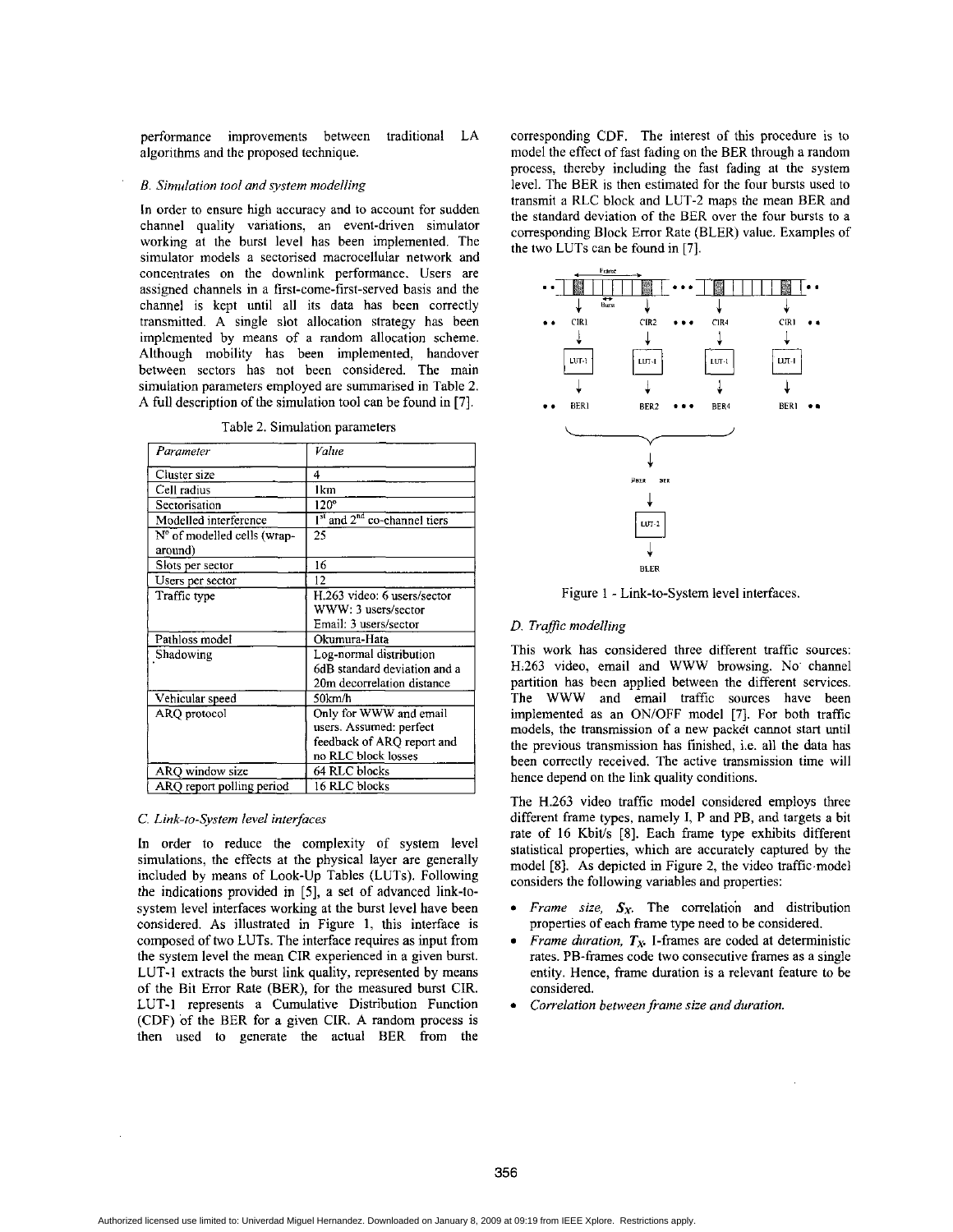*Frame transition rate.* P- and PB-frames are generated in bursts by the codec in order to sustain a particular target hit rate.



Figure  $2 - H.263$  traffic stream

The modelling **is** performed at two levels. On one hand, as illustrated by Figure **3,** a Marchov chain drives the transition process between different frame types. On the other hand, the size,  $S_X$  and duration,  $T_X$ , of each frame type,  $\{I, P, PB\}$ . is determined by means of the following transformations

$$
S_x = F_S^{-1}(F_x(X_0)) \qquad x \in \{I, P, PB\} \tag{1}
$$

$$
T_x = F_T^{-1}(F_S(S_x)) \qquad x \in \{I, P, PB\} \qquad \text{no (2) and } \text{no (2) and } \text{no (2) and } \text{no (2) and } \text{no (2) and } \text{no (2) and } \text{no (2) and } \text{no (2) and } \text{no (2) and } \text{no (2) and } \text{no (2) and } \text{no (2) and } \text{no (2) and } \text{no (2) and } \text{no (2) and } \text{no (2) and } \text{no (2) and } \text{no (2) and } \text{no (2) and } \text{no (2) and } \text{no (2) and } \text{no (2) and } \text{no (2) and } \text{no (2) and } \text{no (2) and } \text{no (2) and } \text{no (2) and } \text{no (2) and } \text{no (2) and } \text{no (2) and } \text{no (2) and } \text{no (2) and } \text{no (2) and } \text{no (2) and } \text{no (2) and } \text{no (2) and } \text{no (2) and } \text{no (2) and } \text{no (2) and } \text{no (2) and } \text{no (2) and } \text{no (2) and } \text{no (2) and } \text{no (2) and } \text{no (2) and } \text{no (2) and } \text{no (2) and } \text{no (2) and } \text{no (2) and } \text{no (2) and } \text{no (2) and } \text{no (2) and } \text{no (2) and } \text{no (2) and } \text{no (2) and } \text{no (2) and } \text{no (2) and } \text{no (2) and } \text{no (2) and } \text{no (2) and } \text{no (2) and } \text{no (2) and } \text{no (2) and } \text{no (2) and } \text{no (2) and } \text{no (2) and } \text{no (2) and } \text{no (2) and } \text{no (2) and } \text{no (2) and } \text{no (2) and } \text{no (2) and } \text{no (2) and } \text{no (2) and } \text{no (2) and } \text{no (2) and } \text{no (2) and } \text{no (2) and } \text{no (2) and } \text{no (2) and } \text{no (2) and
$$

where  $X_0$  is generated from a normal distribution with the estimated average and variance for the frame type considered.  $F_X()$  is the  $X_0$  CDF.  $F'_S()$  is the inverse of the CDF estimated from the particular frame sizes available in **SS" BIR** the empirical trace.



### **111, LINK ADAPTATION** ALGORITHMS

The basis of LA is to adaptively select the optimulant of  $\mathcal{S}$  6<0, the transmission of the first video frame has according to the channel quality conditions and a predetined before the next video frame is generated an according to the channel quality conditions and a predemished before the next video frame is generated and the<br>criteria. This section presents two LA algorithms that diliter, a mappet real time, video communications, the **D** extends the criteria used to select the optimum CS. **Examples**  $\frac{1}{2}$  to support real-time video communications, the transmission of the first video frame needs to be finished

A. Throughput-based LA algorithm<br>considers real-time video transmissions, the use of an ARQ<br>The LA algorithm proposed in [1], and commonly emptoped for such services is avoided. As a result, the video The LA algorithm proposed in [1], and commonly employed as the day depends on the data rate of each<br>in studies considering the use of LA, tries to maximize flator than on the system throughput. Hence, if a fixed<br>system th

*Throughput = R<sub>CS-i</sub>* × (1 – *BLER<sub>CS-i</sub>*) (3) 
$$
\delta = \frac{S}{R} - D
$$
 (4)

where  $R_{CS-i}$  and  $BLER_{CS-i}$  are the data rate and BLER for a<br>given CS respectively. Taking into account the particular<br> $R_{CS-i}$  is the data rate of the considered CS. From (4),<br> $R_{CS-i}$  is the data rate of the considered CS. link-to-system level interface considered in this workhord in the data rate of the considered CS. From (4), link-to-system level interface considered in this workhord in the level of CSs with a high

data rate and therefore with less error protection.

example of the throughput performance used to define the LA switching thresholds is illustrated in Figure 4. The **LA**  switching thresholds define the boundaries between the regions where each CS is regarded as optimum.





**Figure** 4 -Throughput and LA switching thresholds for the throughput-based LA algorithm

### *B. Proposed LA algorithm*

Since real-time video **transmissions** have tight constraints in terms of delay performance, the LA algorithm proposed in this paper not only considers the throughput performance **as**  the selection criteria but **also** the delay, defined as follows **[9].** We assume that a video frame with size *S* is generated at time  $t_0$  and that the next video frame will be generated at

Figure 3 - H.263 frame transition Markov chain,time t<sub>0</sub>+D. The time needed to finish the transmission of the first video frame can be defined as  $t_0+D+\delta$ , with  $\delta$  being the *video frame transmission* delay defined in this **paper.** If *6>0,*  the transmission of the first video frame has not finished by

the time the next video frame is generated. On the other

before the next video frame is generated. Since this work

Authorized licensed use limited to: Univerdad Miguel Hernandez. Downloaded on January 8, 2009 at 09:19 from IEEE Xplore. Restrictions apply.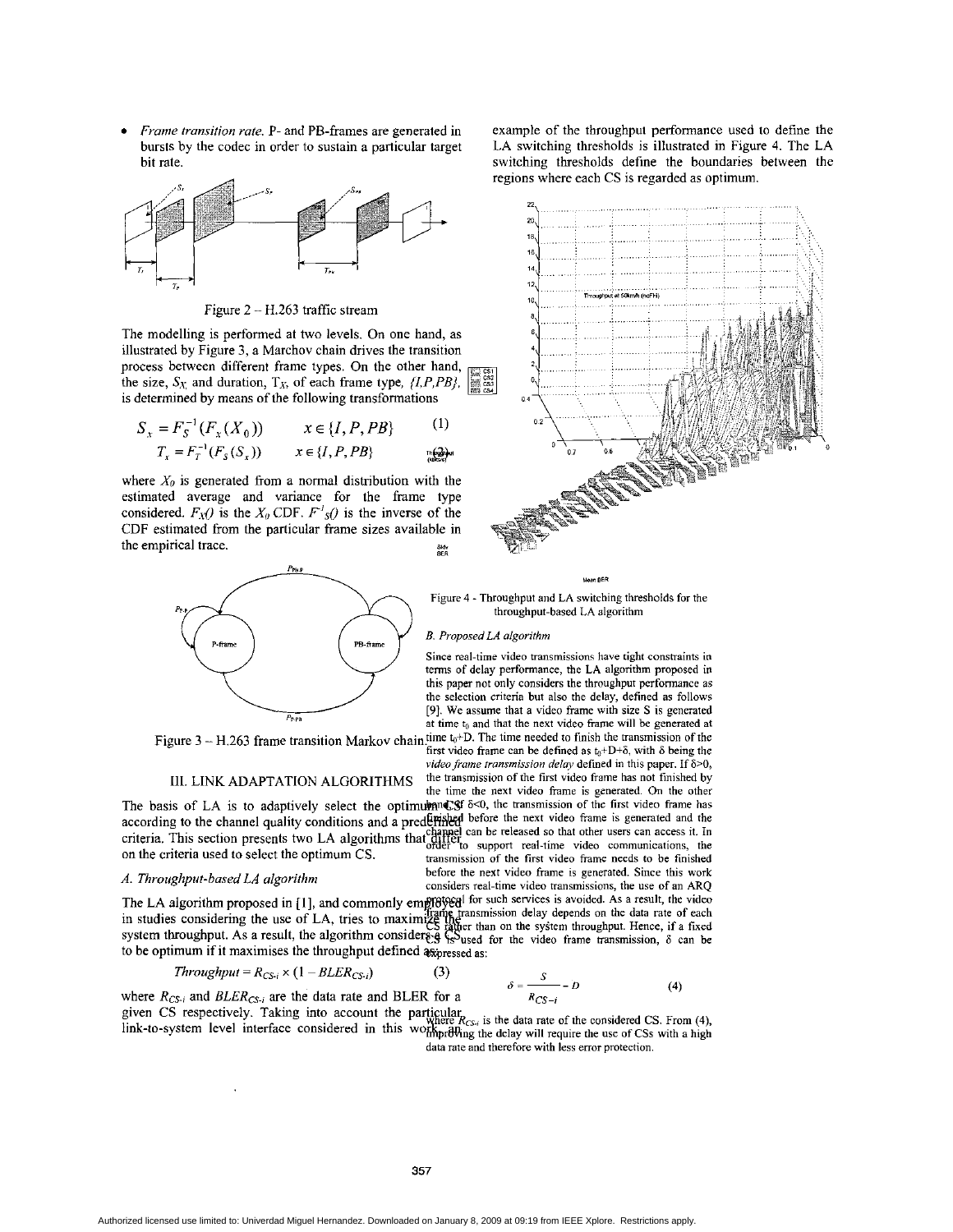In terms of the LA algorithm design, if  $\delta$ >0, the algorithm should try to minimise  $\delta$ , whereas if  $\delta$ <0, the algorithm should try to maximise  $|\delta|$ . As a result, and taking into account that the delay is not dependent on the throughput hut on the data rate and if the aim is to maximise the system throughput while minimising the video frame transmission delay, the proposed LA algorithm should try, for each CS, to maximise (5a) if  $\delta$ >0 or (5b) if  $\delta$ <0:

$$
\frac{Throughout}{Delay} = \frac{Throughout.R_{CS-i}}{S - D.R_{CS-i}} \tag{5a}
$$

$$
\frac{\text{Throughout In the image of } S_1, \text{ for each } S_2, \text{ is finite}}{\text{Delay}} = \frac{\text{Throughout: } R_{CS-i}}{S - D.R_{CS-i}} \tag{5a}
$$
\n
$$
\frac{\text{Throughout: } R_{CS-i}}{Delay} = \frac{\text{Throughout: } R_{CS-i}}{S - D.R_{CS-i}} \tag{5b}
$$
\n
$$
\text{Throughout: } |\text{delay}| = \text{Throughout: } \left( \frac{S}{R_{CS-i}} \right) \tag{5b}
$$

with the throughput defined in  $(3)$ .

Therefore, the operation of the proposed LA algorithm is as follows. For each video frame and every GPRS **CS,** the algorithm computes the delay as defined in (4). Depending on whether the delay is positive or negative, equations (5a) or (5h) are evaluated for each CS. Similar to the operation of the throughput-based LA algorithm, the result of each one of the previous evaluations for each **CS** is compared in order to decide the LA switching thresholds. It is worth noting that as the throughput is dependent on the BLER, both equations (5a) and (5b), and consequently the LA switching thresholds calculated, will also depend on the BLER and ultimately on the burst link quality conditions. **An** interesting and desired behaviour that has been observed in different simulations is that as the size of the video frames increases the use of the **CSs** with higher data rates also increases. This trend allows the transmission delay reduction at the expense of an increased risk of transmission errors.

Direct comparison of the throughput-based LA algorithm operation with the **proposed** algorithm **reveals** the necessary calculation of the LA switching thresholds for each video frame to be transmitted as a possible drawback. However, this drawback is greatly minimised for downlink transmissions since all the calculations and decisions will be made at the base station. Moreover, as it will be shown in Section IV, this potential drawback is overcome by the performance improvements that can he obtained with the proposed LA algorithm.

# IV. PERFORMANCE EVALUATION

### *A. Peijonnance measures*

The performance of the two considered LA algorithms for H.263 video transmissions will he primarily assessed in terms of throughput and delay. To this effect, it is necessary to consider not only the mean performance but also other performance metrics, such as the minimum throughput or maximum delay experienced by 95% or even 99% of the samples, since they provide a better indication of the QoS

supported by each algorithm. The throughput is defined as the total number of bits successfully transmitted over the air interface divided by the radio transmission time. The delay performance is evaluated by means of the normalized delay, which corresponds to the time needed to transmit a block of data divided by the size of such block. Other parameters of interest to understand the operation of the LA algorithms are: the usage percentage of each CS, the proportion of RLC blocks received with the optimal *CS* and the number of CS changes requested by LA. For both algorithms, the LA updating period, defining how regularly a decision is made on the most suitable CS, has been set to 60ms [7].

The quality of the received video frames is evaluated by means of the BLER and BER. In terms of the BLER, three different error rate targets are considered. A BLER helow **5%** would not produce a noticeable video degradation for **H.263** transmissions [IO]. On the other hand, a target BLERs of 1% and **2%** are suggested in **[I I]** for videophony and streaming/real-time video applications respectively. As a reference, the indications in terms of BER performance provided in **[I21** will be considered in this paper. In particular, a BER of  $10^{-6}$  will provide no visible degradation, a BER of **10.'** will provide little visible degradation, a BER of  $10^{-4}$  provides some visible artefacts and a BER higher than  $10^{-3}$  provides little practical application.

|                      |            |       | ---   |        |
|----------------------|------------|-------|-------|--------|
| Parameter            | Algorithm  | Mean  | 95%   | 99%    |
|                      | Throughput | 16.56 | 10.46 | 7.53   |
| Throughput<br>(kbps) | Proposed   | 16.94 | 11.33 | 8.09   |
|                      | Throughput | 11.18 | 25.90 | 39.73  |
| BLER (%)             | Proposed   | 12.20 | 28.91 | 42.71  |
| Normalized           | Throughput | 58.32 | 99.08 | 129.44 |
| delay (ms/kbit)      | Proposed   | 55.36 | 85.32 | 119.59 |

Table 3. Performance comparison of LA algorithms

### *B. Numerical results*

As it can be seen from Table **3,** the proposed LA algorithm improves the throughput performance compared to the throughput-based LA algorithm. The improvement obtained is particularly significant for the most restrictive QoS parameters. It can he observed that the minimum throughput obtained for 95% and 99% of the samples is improved by 8.3% and 7.4% respectively, whereas the mean throughput improvement is **2.3%.** These significant improvements are due to the increase in the percentage of RLC blocks received with the optimal CS - see [Table](#page-4-0) **4.** The better operation of the proposed LA algorithm also becomes apparent as the mean number of CS changes is analysed. For the scenario considered, the throughput-based LA algorithm requests 4.69 CS changes per second whereas the proposed LA algorithm only requests 3.94 CS changes per second. This figure not only demonstrates that the mode selection of the proposed algorithm was more accurate but also that the